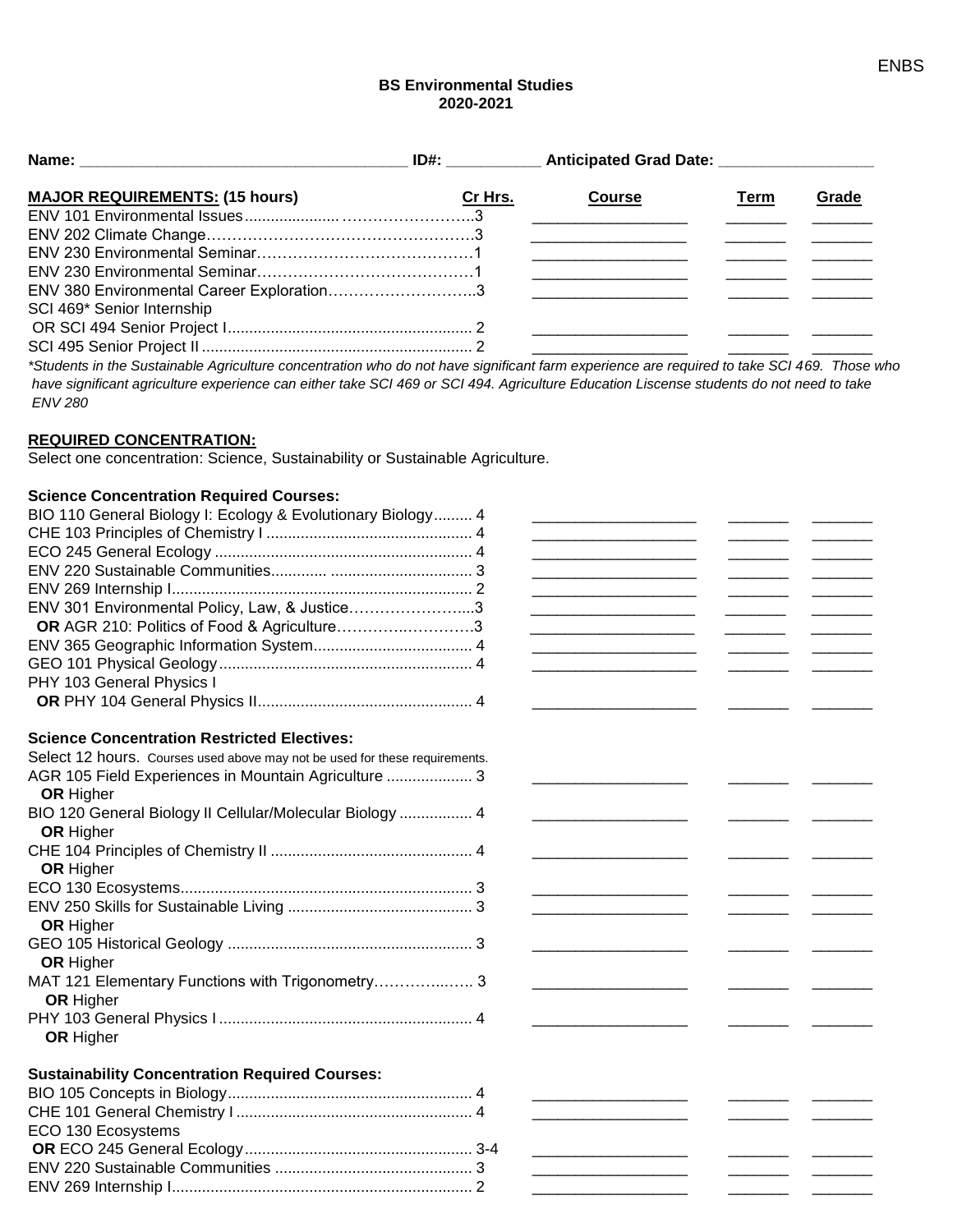|                                                                             |                                                                                                                       |  | <b>ENBS</b> |
|-----------------------------------------------------------------------------|-----------------------------------------------------------------------------------------------------------------------|--|-------------|
| ENV 301 Environmental Policy, Law, & Justice3                               |                                                                                                                       |  |             |
|                                                                             |                                                                                                                       |  |             |
|                                                                             |                                                                                                                       |  |             |
| <b>Sustainability Concentration Restricted Electives:</b>                   |                                                                                                                       |  |             |
| Select 18 hours. Courses used above may not be used for these requirements. |                                                                                                                       |  |             |
| AGR 105 Field Experiences in Mountain Agriculture  3                        |                                                                                                                       |  |             |
| <b>OR Higher</b>                                                            |                                                                                                                       |  |             |
| <b>OR Higher</b>                                                            |                                                                                                                       |  |             |
|                                                                             |                                                                                                                       |  |             |
| OR Higher                                                                   |                                                                                                                       |  |             |
| <b>ECN 201Macroeconomics</b>                                                |                                                                                                                       |  |             |
|                                                                             |                                                                                                                       |  |             |
|                                                                             | the control of the control of the control of the control of the control of                                            |  |             |
|                                                                             | the contract of the contract of the contract of the contract of the contract of                                       |  |             |
|                                                                             |                                                                                                                       |  |             |
| <b>OR Higher</b>                                                            |                                                                                                                       |  |             |
|                                                                             |                                                                                                                       |  |             |
| <b>OR Higher</b>                                                            |                                                                                                                       |  |             |
|                                                                             |                                                                                                                       |  |             |
| OR HIS 323 History of Southeastern Native Americans3                        |                                                                                                                       |  |             |
|                                                                             |                                                                                                                       |  |             |
| OR Higher                                                                   |                                                                                                                       |  |             |
|                                                                             |                                                                                                                       |  |             |
|                                                                             |                                                                                                                       |  |             |
| <b>OR Higher</b>                                                            |                                                                                                                       |  |             |
| PSY 210 Social Science Research Methods                                     |                                                                                                                       |  |             |
| OR PSY 240 Social Psychology                                                |                                                                                                                       |  |             |
| OR PSY 365 Personal & Group Environments  3                                 |                                                                                                                       |  |             |
|                                                                             |                                                                                                                       |  |             |
|                                                                             |                                                                                                                       |  |             |
|                                                                             |                                                                                                                       |  |             |
| <b>Sustainable Agriculture Concentration Required Courses:</b>              |                                                                                                                       |  |             |
| AGR 150 Farm Equipment and Infrastructure3                                  |                                                                                                                       |  |             |
|                                                                             |                                                                                                                       |  |             |
|                                                                             |                                                                                                                       |  |             |
|                                                                             |                                                                                                                       |  |             |
|                                                                             | <u> 1980 - Johann Barbara, martin amerikan per</u>                                                                    |  |             |
|                                                                             | the contract of the contract of the contract of                                                                       |  |             |
|                                                                             |                                                                                                                       |  |             |
|                                                                             |                                                                                                                       |  |             |
|                                                                             |                                                                                                                       |  |             |
| <b>Sustainable Agriculture Concentration Restricted Electives:</b>          |                                                                                                                       |  |             |
| Select 9 hours. Courses used above may not be used for these requirements.  |                                                                                                                       |  |             |
|                                                                             | <u> 1989 - Johann John Stone, mars et al. 1989 - 1989 - 1989 - 1989 - 1989 - 1989 - 1989 - 1989 - 1989 - 1989 - 1</u> |  |             |
|                                                                             |                                                                                                                       |  |             |
|                                                                             |                                                                                                                       |  |             |
| <b>OR Higher</b>                                                            |                                                                                                                       |  |             |
|                                                                             |                                                                                                                       |  |             |
| OR Higher                                                                   |                                                                                                                       |  |             |
|                                                                             |                                                                                                                       |  |             |
| <b>OR Higher</b>                                                            |                                                                                                                       |  |             |
|                                                                             |                                                                                                                       |  |             |
| <b>OR Higher</b>                                                            |                                                                                                                       |  |             |
|                                                                             |                                                                                                                       |  |             |
| <b>OR Higher</b>                                                            |                                                                                                                       |  |             |
|                                                                             |                                                                                                                       |  |             |
| <b>OR Higher</b>                                                            |                                                                                                                       |  |             |
|                                                                             |                                                                                                                       |  |             |